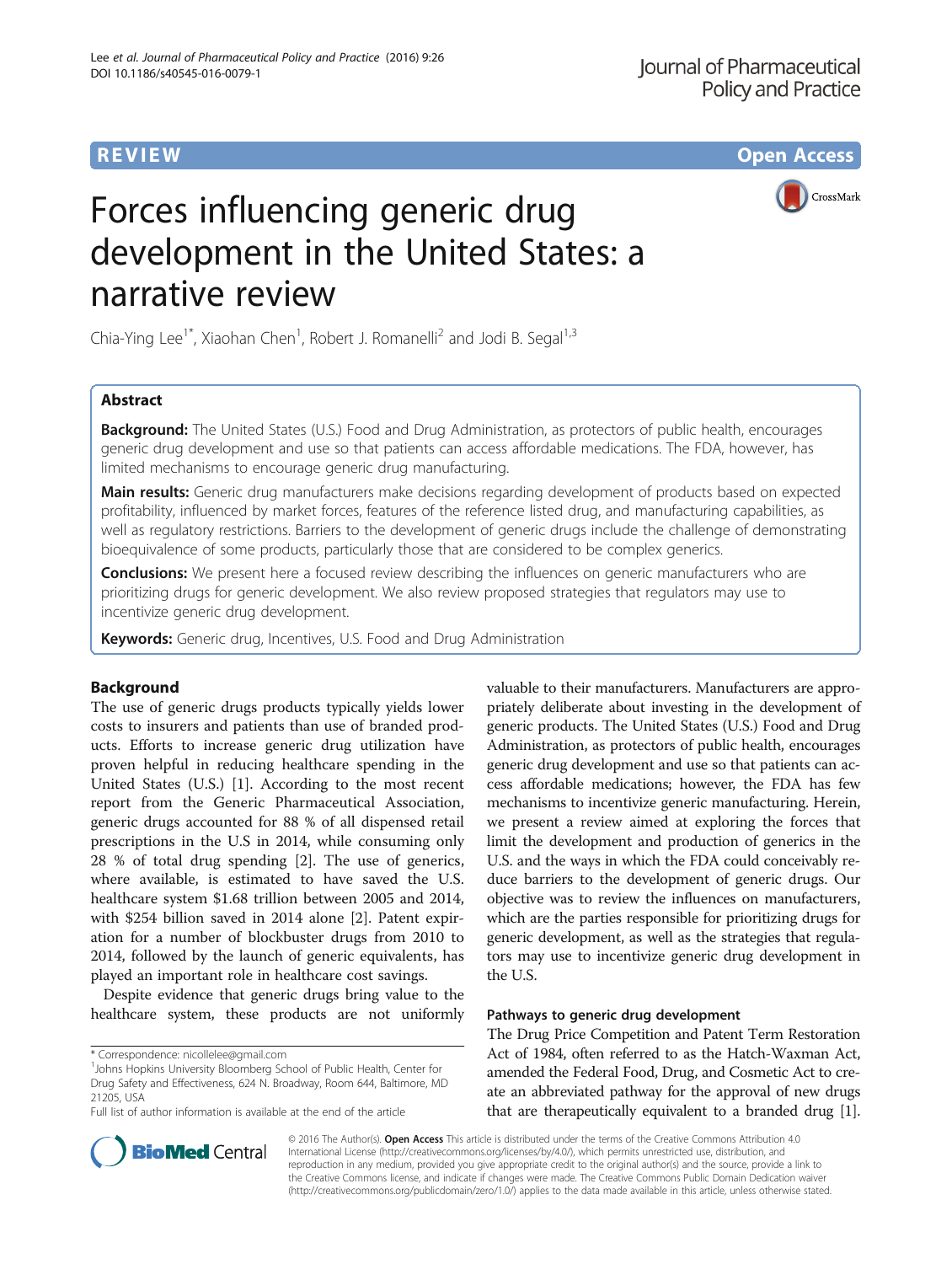Under this Act, a manufacturer needs only to demonstrate the bioequivalence of a generic product to a reference listed drug through an abbreviated new drug application (ANDA), rather than repeating the costly and time consuming safety and efficacy studies required of innovative, new chemical entities [\[3](#page-4-0)–[5\]](#page-4-0). The FDA considers a generic drug to be bioequivalent to the reference listed drug if the rate and extent of absorption of the generic drug do not show a significant difference from the rate and extent of absorption of the listed drug when administered at the same molar dose of the therapeutic ingredient under similar experimental conditions in either a single dose or multiple doses [\[3\]](#page-4-0). Pharmaceutically equivalent drugs are products with the same active ingredients, dosage form, strength, and route of administration. Of these, those proven to be bioequivalent are consequently considered therapeutically equivalent or substitutable - with the expectation that they have the same safety and efficacy profile. Once the FDA approves the ANDA and the branded version is no longer protected by patent or market exclusivity, the generic product can be brought to market.

When identifying a new development target, generic manufacturers first seek an informed perspective on the competitive landscape about potential generic competitors before prioritizing resources and making a decision to proceed [[6\]](#page-4-0). Strategies for generics development have evolved rapidly, responding to market dynamics [[7\]](#page-4-0). Between 1984 and 2012, generic manufacturers focused largely on the production of "simple" to formulate small molecules, and won the market via mass production. The years between 2012 and 2017 have been called the "patent cliff", when many drugs considered to have been "blockbuster drugs' lost, or will soon lose, their patent protection. This opened important opportunities for generic manufacturers, who commonly apply one or more strategies. The first is the "portfolio-centric approach". Generic manufacturers include re-innovation design (i.e., the process of producing the next generation of generics with revised and refined features of successfully-launched products) in their portfolio ostensibly to provide personalized, cost-effective generic products that meet the demand of healthcare systems, policymakers, and patients [[8](#page-4-0)]. One way is through what is called re-innovation or sometimes called the production of "super generics". The products have modifications beyond the originator generic; these often require a submission to FDA of a new drug application rather than an ANDA. An example is the generic drug, abraxane, which the manufacturer expected to gain market share over paclitaxel. The active ingredient, paclitaxel, is unchanged but abraxane has the molecule coated in albumin, allowing the company to claim fewer adverse reactions for the patient [\[9, 10\]](#page-4-0). The second is the "therapeutic area dominance". With this approach, generic manufacturers compete within a specialized area of generic drugs such as cardiovascular, oncology, or rheumatology drugs [[11](#page-4-0)]. For example, Relax Pharmaceuticals (an Indian generic manufacture) specializes in the manufacturing of generic antibiotics and gastrointestinal products. Finally, market experts have predicted that after 2017, when many branded drugs have lost their patent protection, generic manufacturers will shift resources to the production of complex generics such as drug/device combinations and sterile injectables, or may move into the marketplace for biosimilar products [\[5, 12](#page-4-0)].

## Manufacturing considerations

When generic manufacturers are selecting products for development, the expectation of an adequate return on investment is the foremost consideration. This can be forecast, to some extent, by knowing the demand for the product and the requirements for production.

#### Market forces

Generic manufacturers understandably focus on drugs with a potential for high profit. Companies are often interested in developing a generic if the branded medication has a high average wholesale price, which is expected to translate into a profitable generic. Similarly, chronic diseases, with a larger population health burden, are also often targeted areas for generic manufacturers. For example, cardiovascular and central nervous system diseases are the two largest market segments, composing nearly 38 % of the global generic pharmaceutical market together [[13](#page-4-0), [14](#page-4-0)]. Generic manufacturers may also choose to avoid densely populated therapeutic classes, when deciding whether to join the competition.

#### Features of reference listed drug

The Hatch-Waxman Act defined single-dose pharmacokinetic studies as the method of establishing bioequivalence for systemically acting drug products. However, there are formulations or routes of administration where systemic blood levels cannot be used to determine bioequivalence, such as when the product is not intended to be systemically active. Therefore, drugs that are used topically in the eye; or dosage forms intended to act within the gastrointestinal tract lumen without absorption, do not have clear paths for demonstrating bioequivalence, which is a major deterrent to their production. The FDA has made significant progress in defining bioequivalence methodologies for many of these non-systemically active drug products; [[15](#page-4-0)] however, a number of products remain without clearly defined methodology, including inhaled drug products and transdermal preparations. This impacts the production of generics for inhaled corticosteroids, such as for asthma treatment, and transdermal testosterone for hormone replacement, as examples. In the absence of product-specific guidance, drug developers may ask the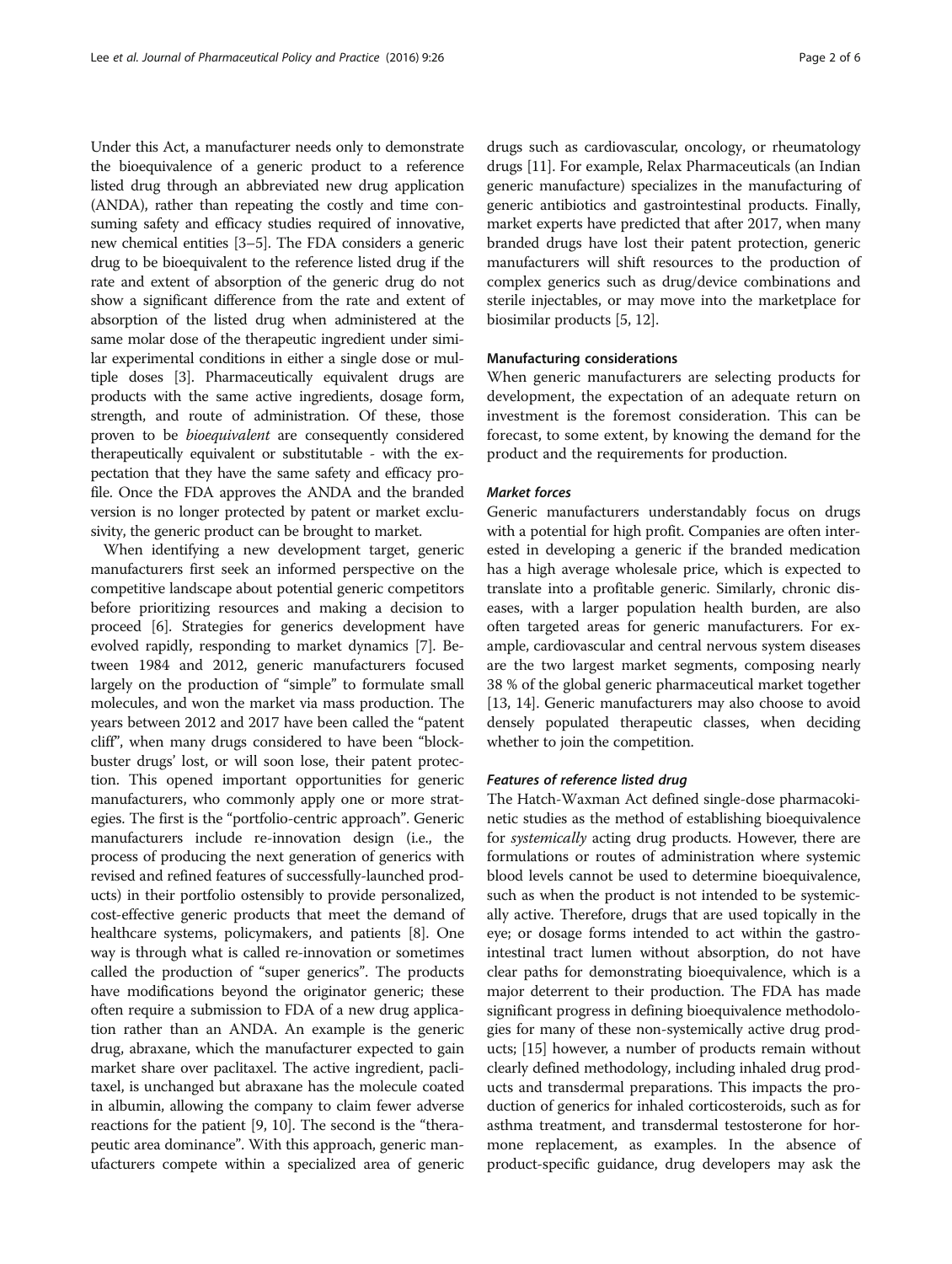FDA development questions via the controlled correspondence process or request to meet with FDA scientists in pre-ANDA meetings. Sponsors also may develop their own analytical tools and study protocols through which they can demonstrate bioequivalence, and then work with the FDA for approval of their plan [\[2](#page-4-0)].

# Manufacturing capabilities of complex drugs

Generic manufacturers also consider their technical ability to manufacture generic versions of branded products. They evaluate the complexity of the manufacturing that is needed to produce a generic equivalent, the cost of manufacturing, and their own research and development capabilities. For example, small molecule pharmaceutical products are simpler to create and therefore are more likely to be developed generically than complex large molecules. Dosage form also may play a role in generic drug development; solid oral forms (e.g., tablets, capsules) and parenteral solutions have a higher likelihood of being easily developed than more complex drug delivery systems (again, inhaled products, topical products). These differences are due to technological barriers and manufacturers' capabilities. For example, the drug delivery system development process is particularly complicated for inhaled products with manufacturers needing to work around the bans on ozonedepleting propellants and the multiple patents on hydrofluorocarbon-free devices. Generic manufacturers need sufficient research and development resources to manufacture these technically challenging generic products.

Innovative products have become increasingly complex and, necessarily, so have their generic equivalents [\[16\]](#page-5-0). Each complex generic is "complex" in its own way [\[17](#page-5-0), [18](#page-5-0)] (Table 1). The development of complex generics requires substantial commitment from the manufacturer, which may lower the benefit to cost ratio for its production. The manufacturer may be asked to repeat clinical studies due to the challenges of demonstrating bioequivalence for these products or do additional physiochemical characterization testing [[11](#page-4-0)]. Furthermore, for complex generics the pathway to drug approval may differ substantially from one product to another product; [\[13](#page-4-0)] the FDA's Office of Generic Drugs (OGD) manages each submission on a case-bycase basis. Complex generics are expected to eventually become a significant percentage of the generic market, but the approval challenges first must be overcome.

### Table 1 Complex generics examples [\[11\]](#page-4-0)

|                                     | Complex Active Ingredients Peptides, complex mixtures, natural source<br>products |
|-------------------------------------|-----------------------------------------------------------------------------------|
| Complex Formulations                | Liposomes and iron colloids                                                       |
| Complex Route of Delivery           | Locally acting drugs                                                              |
| Complex Drug-Device<br>Combinations | Metered dose inhaled products and<br>transdermal systems                          |

# Materials challenges

Some generic products are challenging to develop because of inadequate source raw materials, although this is not unique to generics. The International Conference on Harmonization of Technical Requirements for Registration of Pharmaceuticals for Human Use guidelines are the main instructions for sourcing qualified raw materials for any drug manufacturing [[19\]](#page-5-0). Drugs with carcinogenicity or toxicities may require suitable handling conditions in clinical practice and during development, which may be a deterrent to production, particularly if the return on investment cannot be assured [[20](#page-5-0), [21](#page-5-0)].

# Regulatory considerations 180-day exclusivity period

The Hatch-Waxman Act gave additional protection to the inventors of innovative, new drugs by lengthening patent terms and by providing guaranteed periods of data exclusivity (5 years for a new chemical entity). The Act, in return, offers the first generic manufacturer to file an ANDA a 180-day period of market exclusivity. An effect of this regulation, however, is that the exclusivity period prevents other generic manufacturers from bringing their generic product to market during this time. This is typically not advantageous for consumers because it is not until roughly six generic products are available that the full cost savings of generics are typically realized; although the largest price decrease occurs with the entry of the second product [[22\]](#page-5-0).

# Pay for delay

The 180-day exclusivity advantage provided to generic manufactures under the Hatch-Waxman Act encourages generic manufacturers to challenge the existing patents of brand manufacturers ("the Paragraph IV challenges"). It has, however, also encouraged generic drug manufacturers to settle and accept compensations from brand manufacturers for their delaying entry into the market [[16\]](#page-5-0). This is counter to forces that encourage generic development and introduction to the market. Kesselheim describes studies measuring the impact of the Hatch-Waxman act; he notes that there are no well-controlled studies of the economic impact of Paragraph IV challenges and the effect of settlements on generic drug availability and public health outcomes [\[23](#page-5-0)].

These settlements have taken the form of a cash payment (so called "pay for delay") to reimburse some or all of a generic manufacturer's legal fees, or non-cash deals where the brand manufacturer agrees to purchase their product's active ingredients from the generic manufacturer or not to market their own generic version of the product (i.e., an authorized generic) for a period of time [[21\]](#page-5-0). In one notable case of cash payments, Cephalon made reverse payments totaling \$300 million dollars to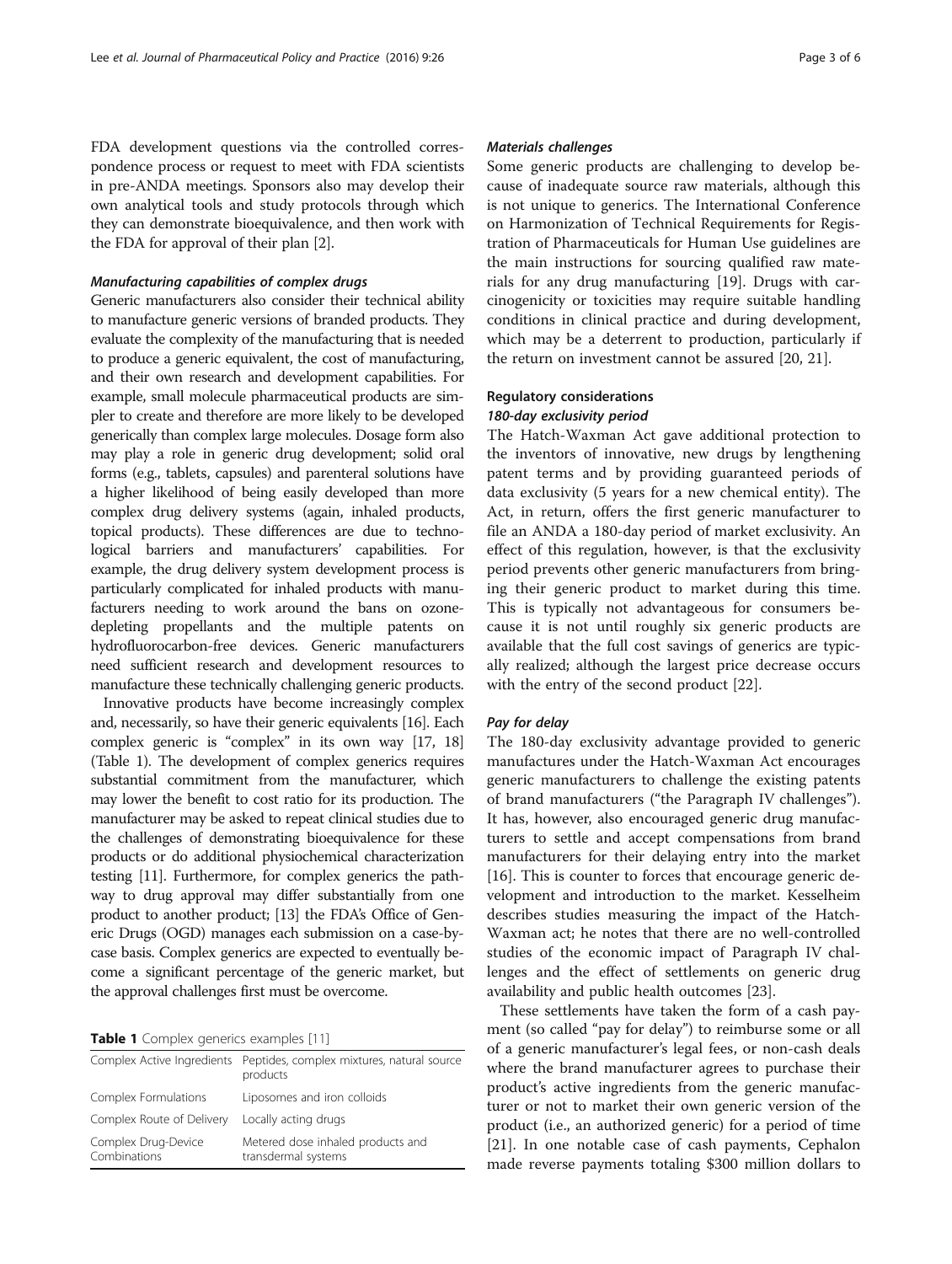four generic drug manufacturers to drop patent challenges and suspend marketing of generic versions of Cephalon's drug Provigil for six years. During that time, Cephalon earned an additional \$4 billion dollars in sales for Provigil [[24](#page-5-0)]. This was later found to be unlawful by the Federal Trade Commission (FTC) on the basis of these settlements being anticompetitive.

Pay for delay has posed a threat to the timely development of generic drugs and a substantial cost to the U.S. healthcare system. According to an FTC study, these deals cost consumers and taxpayers \$3.5 billion in higher drug costs each year [[25\]](#page-5-0). In 2013, there were more than 100 settlements reached between brand and generic manufacturers. In a suit filed by the FTC against the pharmaceutical company, Actavis, the U.S. Supreme Court ruled in 2013 that reverse payments are subject to U.S. antitrust laws [\[26\]](#page-5-0). Larger penalties to brand manufacturers, as well as generic manufacturers who accept such payments, may be needed to dissuade settlements that delay the availability of generic products. Hemphill and Lemley described a strategy called earning exclusivity that they proposed would improve the effect of the Hatch-Waxman Act on encouraging generic drug development [\[27](#page-5-0)]. They suggested that under the strategy of earning exclusivity, generic manufacturers would have to earn the 180-day exclusivity offered by FDA by successfully defeating the weak or bad patents on the branded products, without settlements. This would be done by demonstrating that the patent was invalid or by demonstrating that the generic product does not infringe upon the existing patent. Barr won an exclusive marketing rights challenge against Lilly for the production of a generic version of Prozac in 2000, which was 2 years before the patent was expected to expire [[28\]](#page-5-0).

# Access to the branded reference products

Manufacturers, necessarily, must have access to the reference listed reference drug to perform the bioequivalence testing that the FDA requires of a generic product under an ANDA [[29](#page-5-0)]. There have been instances, however, of brand manufacturers preventing generic manufacturers from accessing their product [[23\]](#page-5-0). Some brand manufacturers have used the restrictions in their Risk Evaluation and Mitigation Strategies (REMS), and other restricted access programs, to prevent generic manufacturers from accessing brand drug samples for testing. These manufacturers have argued that they cannot provide generic manufacturers with samples of such REMScovered products because doing so would be outside the FDA-sanctioned, restricted distribution pathway [\[30](#page-5-0)].

The Fair Access for Safe and Timely (FAST) Generics Act, first proposed in Congress in September 2014, was considered a solution to this REMS barrier [\[31\]](#page-5-0). The FAST Generics Act would create a pathway for generic

manufacturers to secure a branded drug from its maker, wholesaler, or specialty distributor regardless of whether the product was subject to REMS, and impose stiff penalties for non-compliance. Ultimately, the branded drugs and their generic equivalents would then share a single REMS. At the time of writing, neither the House nor Senate has passed the FAST Generics Act [\[32](#page-5-0)].

# Strategies for promoting generic drug utilization and development

In order to encourage generic drug development, two strategies have been frequently proposed by researchers and policymakers: implementing initiatives or reforms to increase generic utilization (thereby stimulating the generic economy by inducing demand) and offering aids or incentives for generic drug innovations [[9,](#page-4-0) [33\]](#page-5-0).

Godman and his colleagues proposed a 4 "E" methodology (Education, Engineering, Economics and Enforcement) for developing initiatives to increase generic drug utilization in Europe [\[8](#page-4-0)] (Table 2). Initiatives focusing on "Education" are usually programs that influence generic prescribing by disseminating educational materials. Initiatives that focus on organizational interventions ("Engineering") include agreements on price and volume of existing drugs or disease management programs. Financial incentives ("Economics") are for increasing generic drug utilization through the use of positive and negative incentives for physicians and patients. Finally, regulatory or law enforcement ("Enforcement") methods may include mandatory generic substitution laws to which pharmacists must adhere. Some of these initiatives can benefit generic utilization in the U.S., while others may face unique challenges in the U.S. marketplace.

Indeed, the U.S. healthcare system has mechanisms that promote generic usage. For example, most insurance companies incentivize patients to use generic drugs by requiring less cost-sharing for generic versus branded products. In addition, 14 states currently have mandatory generic substitution laws for pharmacists and the remainder, except Oklahoma, have laws permitting substitution by pharmacists [\[34\]](#page-5-0). However, it is unlikely that *federal* laws promoting generic substitution will be enacted due to the organization of the U.S. legal system, and "engineering"

Table 2 Strategies for increasing generics development and utilization: the four "E" method [\[8](#page-4-0)]

| <b>Education</b> | Educational materials: treatment guidance and<br>educational outreach visit       |
|------------------|-----------------------------------------------------------------------------------|
| Engineering      | Organizational interventions: agreements on price and<br>volume of existing drugs |
| Economics        | Financial incentives: positive and negative incentives for<br>physicians          |
| Enforcement      | Regulatory or law enforcement: mandatory generic<br>substitution laws             |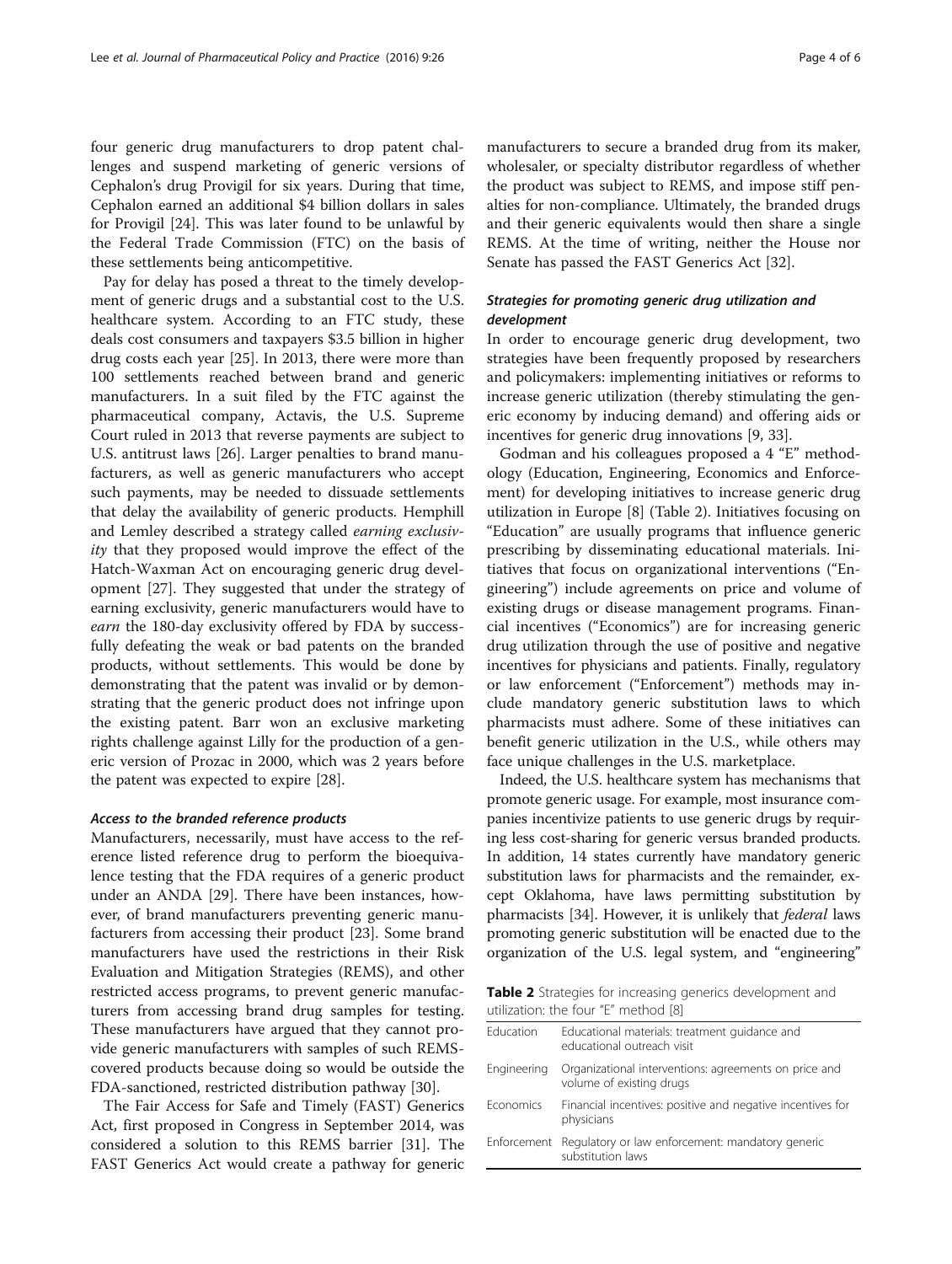<span id="page-4-0"></span>initiatives may be challenging given the fragmented nature of the U.S. healthcare system. Evidence is needed about the effects on generic development and utilization of those initiatives already in place, and future research should assess the potential impact of supplemental initiatives such as those involving education of patients and health care providers.

The above activities are promising but all hinge upon the production of new generic products. With more complicated branded products losing their patent protection, bioequivalence methodologies for complex drugs or dosage forms need to be developed. Guidance documents with updated standards or reference documents from the FDA may encourage generic manufacturers to proceed with the development of new products [8, [35](#page-5-0)]. Regular engagement with OGD may help drug manufacturers contain costs and decrease time-to-market delays. The OGD now has provisions to grant pre-ANDA meetings for complex generics [[36\]](#page-5-0).

# **Conclusions**

We have described in this review select U.S. federal policies, and described the regulatory environment and market forces influencing generic developers. Generic drug developers choose candidate drugs based on the market forces, features of the reference listed drug, and manufacturing capabilities, as well as regulatory restrictions. With suitable policy and regulatory incentives to increase generic utilization or facilitate the generic drug development process, as described, generic manufacturers may be encouraged to develop new generic drugs that will help increase access to medications, improve population health, and contain healthcare spending.

#### Abbreviations

ANDA: Abbreviated new drug application; FAST: Fair Access for Safe and Timely; FDA: Food and Drug Administration; FTC: Federal Trade Commission; OGD: Office of Generic Drugs; REMS: Risk evaluation and mitigation strategy

#### Acknowledgements

We have no additional contributors to acknowledge in this manuscript.

#### Funding

Dr. Jodi Segal, Dr. Robert Romanelli, and Ms. Lee were funded by the Food and Drug Administration through grant U01FD005267. Ms. Chen was not funded for her work on this project.

#### Availability of data and materials

Not applicable.

# Authors' contributions

CYL - Prepared a first draft of the manuscript. XC - Provided additional background research and drafted sections of the manuscript. RR - Provided critical suggestions and edited the final manuscript. JS - Conceived of the manuscript, drafted sections, and did the final editing. All authors read and approved the final manuscript.

#### Competing interests

The authors declare that they have no competing interests.

#### Consent for publication

Not applicable.

#### Ethics approval and consent to participate

Not applicable.

#### Author details

<sup>1</sup> Johns Hopkins University Bloomberg School of Public Health, Center for Drug Safety and Effectiveness, 624 N. Broadway, Room 644, Baltimore, MD 21205, USA. <sup>2</sup> Palo Alto Medical Foundation Research Institute, Palo Alto, CA, USA. <sup>3</sup> Division of General Internal Medicine, Johns Hopkins University School of Medicine, 624 N. Broadway, Room 644, Baltimore, MD 21205, USA.

#### Received: 20 May 2016 Accepted: 10 September 2016 Published online: 22 September 2016

#### References

- U.S. Department of Health & Human Services, Office of the Assistant Secretary for Planning and Evaluation. ASPE issue brief. Expanding the use of generic drugs. 2010. Retrieved from [https://aspe.hhs.gov/basic-report/](https://aspe.hhs.gov/basic-report/expanding-use-generic-drugs) [expanding-use-generic-drugs](https://aspe.hhs.gov/basic-report/expanding-use-generic-drugs).
- 2. Anonymous, Generic Pharmaceutical Association. Generic drug savings in the U.S.: Seventh annual edition: 2015. 2015. Retrieved from [http://www.](http://www.gphaonline.org/media/wysiwyg/PDF/GPhA_Savings_Report_2015.pdf) [gphaonline.org/media/wysiwyg/PDF/GPhA\\_Savings\\_Report\\_2015.pdf.](http://www.gphaonline.org/media/wysiwyg/PDF/GPhA_Savings_Report_2015.pdf)
- 3. U.S. Department of Health and Human Services Food and Drug Administration, Center for Drug Evaluation and Research (CDER). Guidance for industry: bioavailability and bioequivalence studies for orally administered drug products – general considerations. 2003. Retrieved from [http://www.fda.gov/](http://www.fda.gov/ohrms/dockets/ac/03/briefing/3995B1_07_GFI-BioAvail-BioEquiv.pdf) [ohrms/dockets/ac/03/briefing/3995B1\\_07\\_GFI-BioAvail-BioEquiv.pdf](http://www.fda.gov/ohrms/dockets/ac/03/briefing/3995B1_07_GFI-BioAvail-BioEquiv.pdf).
- 4. U.S. Department of Health and Human Services Food and Drug Administration, Center for Drug Evaluation and Research (CDER). Guidance for industry: bioavailability and bioequivalence studies submitted in NDAs or INDs — general considerations. 2014. Retrieved from [http://www.fda.gov/](http://www.fda.gov/downloads/Drugs/GuidanceComplianceRegulatoryInformation/Guidances/UCM389370.pdf) [downloads/Drugs/GuidanceComplianceRegulatoryInformation/Guidances/](http://www.fda.gov/downloads/Drugs/GuidanceComplianceRegulatoryInformation/Guidances/UCM389370.pdf) [UCM389370.pdf.](http://www.fda.gov/downloads/Drugs/GuidanceComplianceRegulatoryInformation/Guidances/UCM389370.pdf)
- 5. U.S. Department of Health and Human Services Food and Drug Administration, Center for Drug Evaluation and Research (CDER). Guidance for industry: bioequivalence studies with pharmacokinetic endpoints for drugs submitted under an ANDA. 2013. Retrieved from [http://www.fda.gov/](http://www.fda.gov/downloads/drugs/guidancecomplianceregulatoryinformation/guidances/ucm377465.pdf) [downloads/drugs/guidancecomplianceregulatoryinformation/guidances/](http://www.fda.gov/downloads/drugs/guidancecomplianceregulatoryinformation/guidances/ucm377465.pdf) [ucm377465.pdf.](http://www.fda.gov/downloads/drugs/guidancecomplianceregulatoryinformation/guidances/ucm377465.pdf)
- 6. Ashburn TT, Thor KB. Drug repositioning: identifying and developing new uses for existing drugs. Nat Rev Drug Discov. 2004;3(8):673–83.
- 7. Barei F, Le Pen C, Simoens S. The generic pharmaceutical industry: moving beyond incremental innovation towards re-innovation. Generics Biosimilar J. 2013;2(1):13–9.
- 8. Ding M, Dong S, Eliashberg J, Gopalakrishnan A. Portfolio management in new drug development. In: Innovation and marketing in the pharmaceutical industry. New York: Springer; 2014. p. 83–118.
- 9. Ross MS. Innovation strategies for generic drug companies: moving into supergenerics. IDrugs. 2010;13(4):243–7.
- 10. Barei F, Le Pen C, Simoens S. The generic pharmaceutical industry: moving beyond incremental innovation towards re-innovation. Generics Biosimilars Initiat J. 2013;2(1):13–9.
- 11. Von Koeckritz K. Generic drug trends—What's next? Pharm Times. 2012; 78(4):78. Retrieved from [http://www.pharmacytimes.com/publications/issue/](http://www.pharmacytimes.com/publications/issue/2012/april2012/generic-drug-trends-whats-next-) [2012/april2012/generic-drug-trends-whats-next-](http://www.pharmacytimes.com/publications/issue/2012/april2012/generic-drug-trends-whats-next-)-.
- 12. McKinsey & Company, Global Generics Interest Group. Generating value in generics: finding the next five years of growth. 2013. Retrieved from [http://](http://www.pharmatalents.es/assets/files/generating_value.pdf) [www.pharmatalents.es/assets/files/generating\\_value.pdf](http://www.pharmatalents.es/assets/files/generating_value.pdf).
- 13. Godman B, Shrank W, Andersen M, et al. Comparing policies to enhance prescribing efficiency in Europe through increasing generic utilization: changes seen and global implications. Expert Rev Pharmacoecon Outcomes Res. 2010;10(6):707–22.
- 14. Chidambaram A. Global generic pharmaceutical market Qualitative and quantitative analysis. 2013. Pharma Tech 2013 Conference. Retrieved from [http://www.slideshare.net/AiswariyaChidambaram/pharma-tech-2013](http://www.slideshare.net/AiswariyaChidambaram/pharma-tech-2013-aiswariya-chidambaram-fs) [aiswariya-chidambaram-fs](http://www.slideshare.net/AiswariyaChidambaram/pharma-tech-2013-aiswariya-chidambaram-fs).
- 15. U.S. Food and Drug Administration. Product-specific recommendations for generic drug development. 2016. Retrieved from [http://www.fda.gov/Drugs/](http://www.fda.gov/Drugs/GuidanceComplianceRegulatoryInformation/Guidances/ucm075207.htm) [GuidanceComplianceRegulatoryInformation/Guidances/ucm075207.htm.](http://www.fda.gov/Drugs/GuidanceComplianceRegulatoryInformation/Guidances/ucm075207.htm)